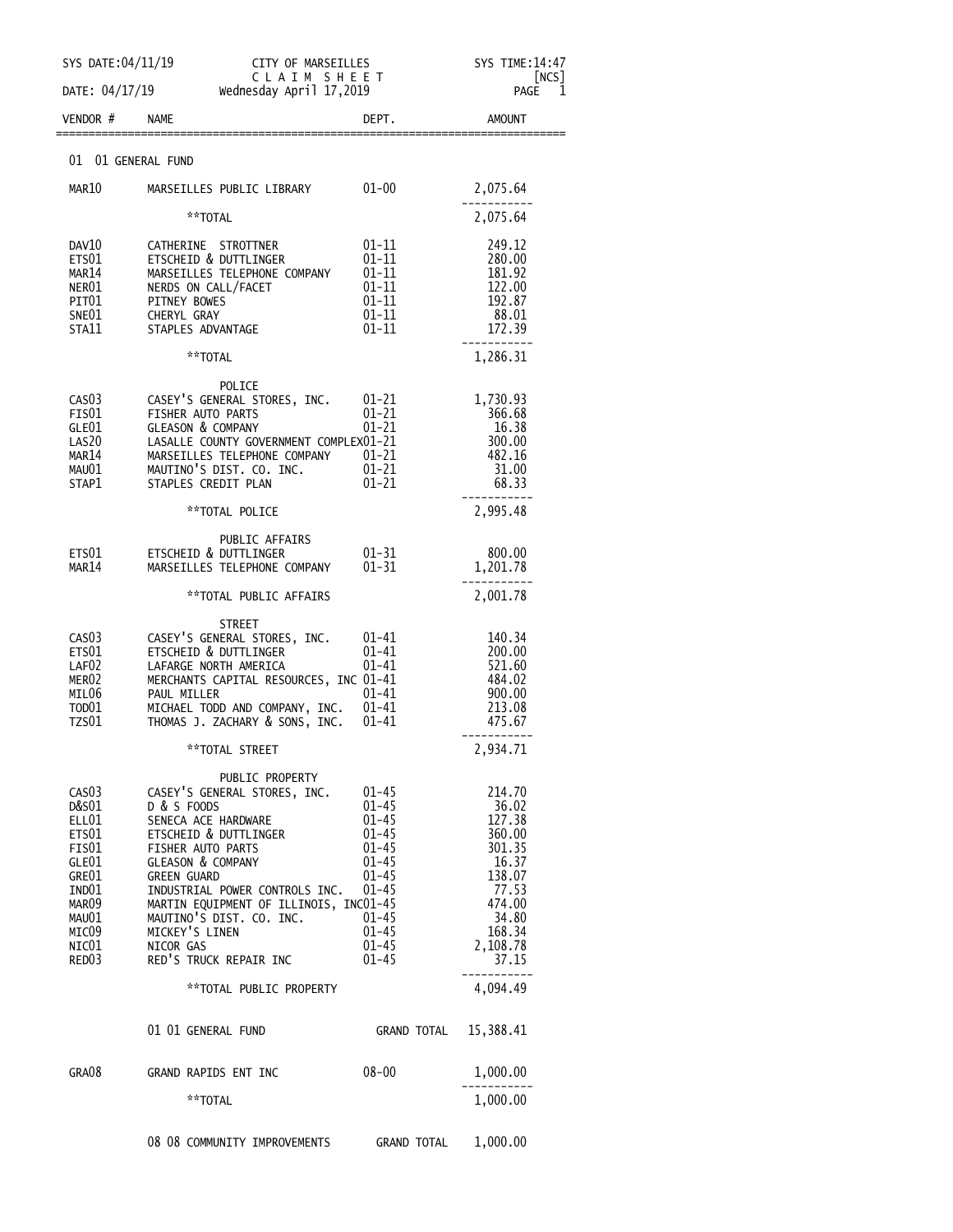| SYS DATE:04/11/19<br>DATE: 04/17/19 |                                                                                                                            | CITY OF MARSEILLES<br>CLAIM SHEET<br>Wednesday April 17,2019 |                                          |
|-------------------------------------|----------------------------------------------------------------------------------------------------------------------------|--------------------------------------------------------------|------------------------------------------|
| VENDOR #                            | <b>NAME</b>                                                                                                                | DEPT.                                                        | <b>AMOUNT</b>                            |
|                                     | 10 10 DRUG & DUI ENFORCEMENT                                                                                               |                                                              |                                          |
| LAB01                               | LABOR LOCAL 393                                                                                                            | $10 - 00$                                                    | 500.00                                   |
|                                     | **TOTAL                                                                                                                    |                                                              | 500.00                                   |
|                                     | 10 10 DRUG & DUI ENFORCEMENT GRAND TOTAL                                                                                   |                                                              | 500.00                                   |
| MAR10                               | MARSEILLES PUBLIC LIBRARY                                                                                                  | 14-00                                                        | 505.78                                   |
|                                     | **TOTAL                                                                                                                    |                                                              | 505.78                                   |
|                                     | 14 14 SOCIAL SECURITY                                                                                                      | GRAND TOTAL                                                  | 505.78                                   |
| CAR <sub>03</sub>                   | CARGILL INC                                                                                                                | 15-00                                                        | 6,890.38                                 |
| TZS01                               | THOMAS J. ZACHARY & SONS, INC. 15-00<br>**TOTAL                                                                            |                                                              | 3,314.36<br>10,204.74                    |
|                                     |                                                                                                                            |                                                              |                                          |
|                                     | 15 15 MOTOR FUEL TAX FUND                                                                                                  | <b>GRAND TOTAL</b>                                           | 10,204.74                                |
| JTS01<br>NIC01                      | JTS POOLS INC<br>NICOR GAS                                                                                                 | 17-00<br>$17 - 00$                                           | 59.00<br>38.07                           |
|                                     | **TOTAL                                                                                                                    |                                                              | 97.07                                    |
|                                     | 17 17 RECREATION FUND                                                                                                      | <b>GRAND TOTAL</b>                                           | 97.07                                    |
| ETS01<br>KANO1<br>TES03             | ETSCHEID & DUTTLINGER<br>KANE, MCKENNA & ASSOCIATES, INC. 22-00<br>TESSCO INCORPORATED                                     | 22-00<br>$22 - 00$                                           | 9,132.00<br>121.00<br>699.90             |
|                                     | **TOTAL                                                                                                                    |                                                              | 9,952.90                                 |
|                                     | 22 22 TIF I                                                                                                                | <b>GRAND TOTAL</b>                                           | 9,952.90                                 |
| ETS01<br>HAW05<br>KAN01<br>SMI02    | ETSCHEID & DUTTLINGER<br>HAWKINS, INC.<br>KANE, MCKENNA & ASSOCIATES, INC. 23-00<br>SMITH ECOLOGICAL SYSTEMS COMPANY 23-00 | $23 - 00$<br>$23 - 00$                                       | 2,894.00<br>1,064.50<br>121.00<br>551.34 |
|                                     | **TOTAL                                                                                                                    |                                                              | 4,630.84                                 |
|                                     | 23 23 TIF II                                                                                                               | <b>GRAND TOTAL</b>                                           | 4,630.84                                 |
| KAN01                               | KANE, MCKENNA & ASSOCIATES, INC. 24-00                                                                                     |                                                              | 121.00                                   |
|                                     | **TOTAL                                                                                                                    |                                                              | 121.00                                   |
|                                     | 24 24 TIF III                                                                                                              | GRAND TOTAL                                                  | 121.00                                   |
| KAN01                               | KANE, MCKENNA & ASSOCIATES, INC. 25-00                                                                                     |                                                              | 121.00                                   |
|                                     | **TOTAL                                                                                                                    |                                                              | 121.00                                   |
|                                     | 25 25 TIF IV                                                                                                               | <b>GRAND TOTAL</b>                                           | 121.00                                   |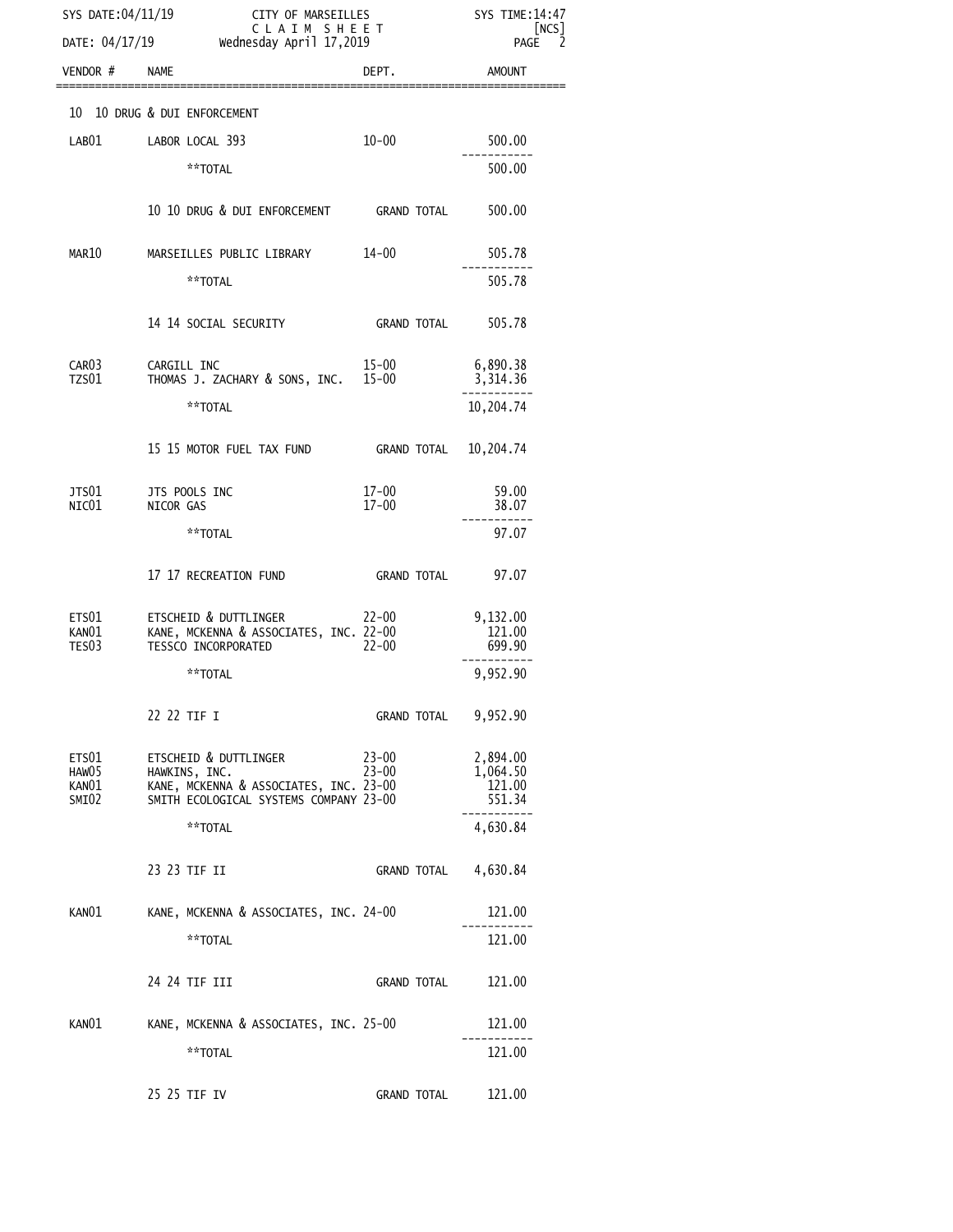| SYS DATE:04/11/19 CITY OF MARSEILLES SYS TIME:14:47<br>DATE: 04/17/19 Wednesday April 17,2019 PAGE 3                                                                             |                                                                                                                                                                                                                                                                                                                                                                                                                                                                                                                                                                                                                                                                                                         |                                                                                                                                                                                            |                                                                                                                                                                                    |  |
|----------------------------------------------------------------------------------------------------------------------------------------------------------------------------------|---------------------------------------------------------------------------------------------------------------------------------------------------------------------------------------------------------------------------------------------------------------------------------------------------------------------------------------------------------------------------------------------------------------------------------------------------------------------------------------------------------------------------------------------------------------------------------------------------------------------------------------------------------------------------------------------------------|--------------------------------------------------------------------------------------------------------------------------------------------------------------------------------------------|------------------------------------------------------------------------------------------------------------------------------------------------------------------------------------|--|
|                                                                                                                                                                                  | DATE: 04/17/19 wednesday April 17,2019                                                                                                                                                                                                                                                                                                                                                                                                                                                                                                                                                                                                                                                                  |                                                                                                                                                                                            |                                                                                                                                                                                    |  |
| $VENDOR$ # $NAME$                                                                                                                                                                |                                                                                                                                                                                                                                                                                                                                                                                                                                                                                                                                                                                                                                                                                                         | DEPT.                                                                                                                                                                                      | AMOUNT                                                                                                                                                                             |  |
|                                                                                                                                                                                  | 50 50 STORMWATER MANAGEMENT FUND                                                                                                                                                                                                                                                                                                                                                                                                                                                                                                                                                                                                                                                                        |                                                                                                                                                                                            |                                                                                                                                                                                    |  |
|                                                                                                                                                                                  | $50 - 00$<br>ETS01 ETSCHEID & DUTTLINGER                                                                                                                                                                                                                                                                                                                                                                                                                                                                                                                                                                                                                                                                |                                                                                                                                                                                            | 9,136.00                                                                                                                                                                           |  |
|                                                                                                                                                                                  | **TOTAL                                                                                                                                                                                                                                                                                                                                                                                                                                                                                                                                                                                                                                                                                                 |                                                                                                                                                                                            | 9,136.00                                                                                                                                                                           |  |
|                                                                                                                                                                                  | 50 50 STORMWATER MANAGEMENT FUND GRAND TOTAL 9,136.00                                                                                                                                                                                                                                                                                                                                                                                                                                                                                                                                                                                                                                                   |                                                                                                                                                                                            |                                                                                                                                                                                    |  |
| BRI07<br>CAS03<br>COR04<br>ETS01<br>GLE01<br>MAR14<br>MCM01<br>MER02<br>MIK02<br>NER01<br>OSF03<br>WAT01                                                                         | BRIAN TRAINOR<br>CASEY'S GENERAL STORES, INC. 51-00 272.64<br>CORE & MAIN LP 51-00 27585.00<br>ETSCHEID & DUITLINGER 51-00 80.00<br>GLEASON & COMPANY 51-00 80.00<br>GLEASON & COMPANY 51-00 27.55<br>CORE & MAIN LP<br>GLEASON & COMPANY<br>MARSEILLES TELEPHONE COMPANY 51-00<br>MCMASTER-CARR SUPPLY COMPANY 51-00<br>MERCHANTS CAPITAL RESOURCES, INC 51-00<br>MERCHANTS CA<br>MIKE EDWARDS<br>NERDS ON CALL/FACET<br>SJEEP ON THE MANUSING THE MAIL ON THE MANUSING THE MANUSING SHAW SHAW SHAW SHAW MEDIA<br>THE MANUSING SHAW MEDIA<br>SHAW SHAW MEDIA<br>SHAW SHAW MEDIA<br>SHAW SHAW MEDIA<br>SHAW MEDIA<br>TESOI T.E.S.T.<br>T.E.S.T.<br>USAOI USAOI USA BLUE<br>WATER PRODUCTS COMPANY 51-00 | $51 - 00$<br>$51 - 00$<br>$51 - 00$<br>$51 - 00$<br>$51-00$<br>$51 - 00$<br>$51-00$<br>$51-00$<br>$51-00$                                                                                  | 46.92<br>300.64<br>484.02<br>$63.68$<br>$122.00$<br>$85.00$<br>$499.00$<br>42.00<br>400.00<br>608.84<br>413.80<br>189.99<br>126.00<br>113.60<br>1,664.41                           |  |
|                                                                                                                                                                                  | **TOTAL                                                                                                                                                                                                                                                                                                                                                                                                                                                                                                                                                                                                                                                                                                 |                                                                                                                                                                                            | 8,304.32                                                                                                                                                                           |  |
|                                                                                                                                                                                  | PDC01 PDC LABORATORIES, INC<br>TES01 T.E.S.T.                                                                                                                                                                                                                                                                                                                                                                                                                                                                                                                                                                                                                                                           | $51 - 10$<br>$51 - 10$                                                                                                                                                                     | 21.00<br>36.00                                                                                                                                                                     |  |
|                                                                                                                                                                                  | **TOTAL                                                                                                                                                                                                                                                                                                                                                                                                                                                                                                                                                                                                                                                                                                 |                                                                                                                                                                                            | 57.00                                                                                                                                                                              |  |
|                                                                                                                                                                                  | 51 51 WATER FUND                                                                                                                                                                                                                                                                                                                                                                                                                                                                                                                                                                                                                                                                                        | GRAND TOTAL 8,361.32                                                                                                                                                                       |                                                                                                                                                                                    |  |
| CLE <sub>02</sub><br>D&S01<br>ELL01<br>ETS01<br>FIS01<br>GLE01<br>GRE01<br>HAW05<br>MAR14<br>MER <sub>02</sub><br>MIL01<br>MUE02<br>NER01<br>NIC01<br>POSO <sub>2</sub><br>PVP01 | CLEVELAND COTTON PRODUCTS<br>D & S FOODS<br>SENECA ACE HARDWARE<br>ETSCHEID & DUTTLINGER<br>FISHER AUTO PARTS<br><b>GLEASON &amp; COMPANY</b><br><b>GREEN GUARD</b><br>HAWKINS, INC.<br>MARSEILLES TELEPHONE COMPANY<br>MERCHANTS CAPITAL RESOURCES, INC 52-00<br><b>BRIAN MILLER</b><br><b>JON MUELLER</b><br>NERDS ON CALL/FACET<br>NICOR GAS<br><b>POSTMASTER</b><br>PENN VALLEY PUMP CO INC<br>**TOTAL<br>52 52 SEWER FUND                                                                                                                                                                                                                                                                          | 52-00<br>$52 - 00$<br>$52 - 00$<br>$52 - 00$<br>$52 - 00$<br>$52 - 00$<br>$52 - 00$<br>$52 - 00$<br>$52 - 00$<br>$52 - 00$<br>$52 - 00$<br>52-00<br>52-00<br>52-00<br>52-00<br>GRAND TOTAL | 345.76<br>7.27<br>42.58<br>1,480.00<br>177.27<br>16.76<br>160.64<br>507.53<br>54.92<br>242.02<br>444.46<br>62.98<br>122.00<br>580.81<br>400.00<br>1,343.30<br>5,988.30<br>5,988.30 |  |
| FER03                                                                                                                                                                            | FERGUSON WATERWORKS #2516 53-00                                                                                                                                                                                                                                                                                                                                                                                                                                                                                                                                                                                                                                                                         |                                                                                                                                                                                            | 2,100.18                                                                                                                                                                           |  |
|                                                                                                                                                                                  | **TOTAL                                                                                                                                                                                                                                                                                                                                                                                                                                                                                                                                                                                                                                                                                                 |                                                                                                                                                                                            | 2,100.18                                                                                                                                                                           |  |
|                                                                                                                                                                                  | 53 53 EU WATER SERVICE CHARGE GRAND TOTAL 2,100.18                                                                                                                                                                                                                                                                                                                                                                                                                                                                                                                                                                                                                                                      |                                                                                                                                                                                            |                                                                                                                                                                                    |  |